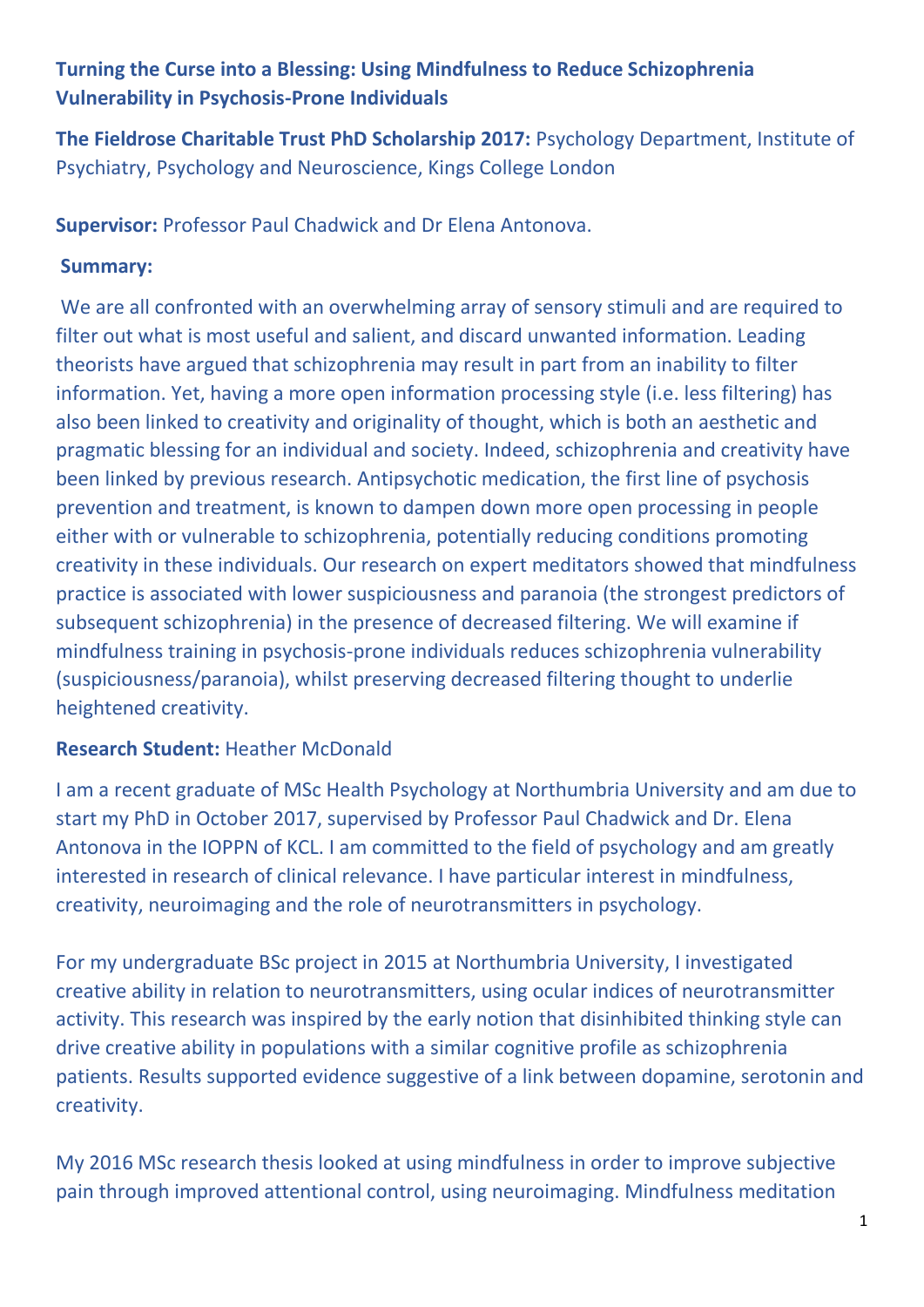was seen to increase attentional performance, inhibition (specifically, to distraction) and linked in to an improvement in subjective pain. There was also evidence of a link to a role of dopamine activity in this process, which mindfulness meditation may effect.

Outside of studying and research I have spent time teaching undergraduate psychology students, assisting in neuroimaging research at Northumbria University and volunteering within vocational rehabilitation for individuals with acquired brain injuries.

I am very excited about starting the current project at KCL. This great research opportunity has been awarded by Mental Health Research UK; The Fieldrose Charitable Trust PhD Scholarship.

Start Date: September 2017



#### **Scientific goal:**

To investigate the efficacy of mindfulness-based intervention in psychosis-prone individuals (high positive schizotypy) in reducing the risk factors for schizophrenia (suspiciousness/paranoia), whilst preserving the conditions promoting creativity.

## **Progress Report Year 4, 2021**

It has been a pleasure to carry out this research, working closely with my supervisory team and with the volunteers who kindly came forward to take part. All studies have now been completed, the PhD thesis has been submitted, and I am awaiting my viva. My deepest gratitude goes to MHRUK and the Fieldrose Charitable Trust for making this research possible.

The first study has now been published in Schizophrenia Research:

McDonald, H., Babunashvili, M., Finn, A., Willard, A., Valmaggia, L., Chadwick, P., & Antonova, E. (2021). Positive schizotypy and the experience of creativity: The distinctive roles of suspiciousness and dispositional mindfulness. Schizophrenia Research, 228, 151- 158.

A significant dampening effect of suspiciousness was found upon the otherwise positive relationship of magical thinking and unusual perceptual experiences with positiveaffect/pleasurable flow-type creative experience. Further, higher dispositional mindfulness was significantly associated with lower suspiciousness, adding impetus for using mindfulness-based interventions for the reduction of suspiciousness/paranoia.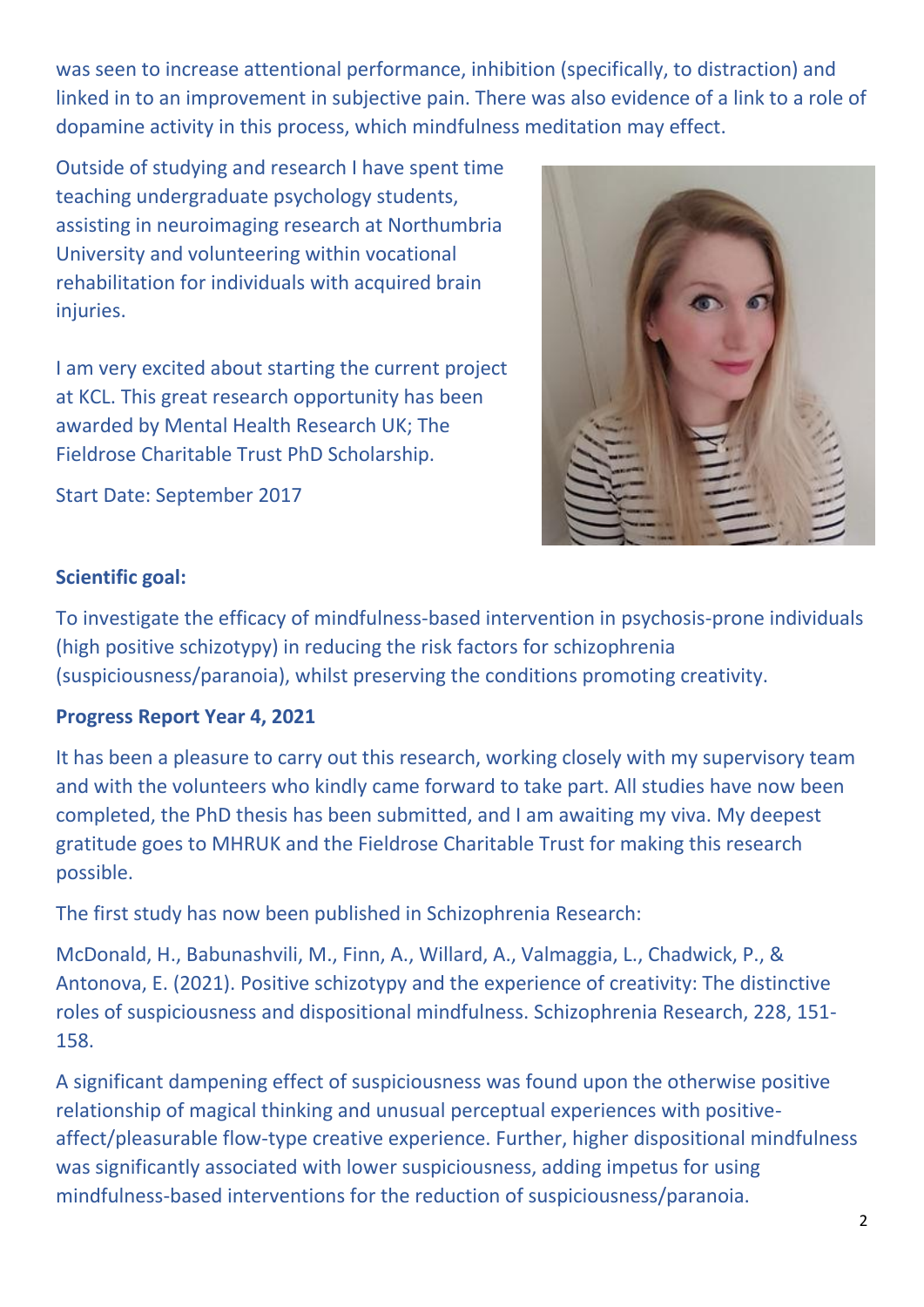The second study also revealed several positive relationships were observed between magical thinking and unusual experiences and some (but not all) aspects of creativity. However, sensory information filtering (as indexed by acoustic startle habituation) and it did not mediate (underline) these positive associations, therefore sensory information filtering was not additionally examined as part of Study 3. In line with the findings of Study 1, there was evidence to suggest that suspiciousness attenuated the relationship between magical thinking and some - but not all - dimensions of creativity, providing further justification for reducing suspiciousness.

The final study examined the feasibility and acceptability of an online mindfulness-based intervention, using the Headspace app, in individuals with high positive schizotypy (with high suspiciousness/paranoia), with a further aim to examine whether it would lead to reductions in trait (using a self-report measure) and state (using an objective measure; virtual reality) paranoia. This study was interrupted due to the Covid-19 pandemic and some participants could not return to the lab to complete the full assessments. Nonetheless,

the final sample size prior to the pandemic  $(N = 24)$  met a previously recommended minimum of 12 participants per group for this type of study. There was excellent retention rate (100%) and adherence. Larger reductions in state - but not trait - paranoid ideation were found in favour of the mindfulness-based intervention (as compared with an active control condition – reflective journaling via the app Reflectly). In their qualitative feedback, participants identified that their everyday interpersonal interactions were improved and less anxiety-inducing following mindfulness training, were able to let go of negative thoughts and be more accepting of themselves and their experiences relating to others. The study also identified interesting benefits of reflective journaling (the active control condition) for general anxiety.

The findings are consistent with the proposal that mindfulness training could be used to mitigate the association between higher levels of positive schizotypal traits and psychosis risk through reduction of suspiciousness/paranoia, and larger trials are warranted. Future research might explore whether the reduction of state experiences of paranoia, through mindfulness training, alters developmental trajectories towards psychosis. Further, the use of VR emerged as a suitable objective assessment of state paranoia as an outcome measure in future trials.

## **Future Directions:**

This has been my final year working on the PhD - and what a journey it has been. Whilst I am exploring the next steps of my career path, I have been kindly granted an extension to the funding given by the Mind and Life European Varela Award (which I was awarded in 2019) until the end of this year. The intention of this extension is to fund open-access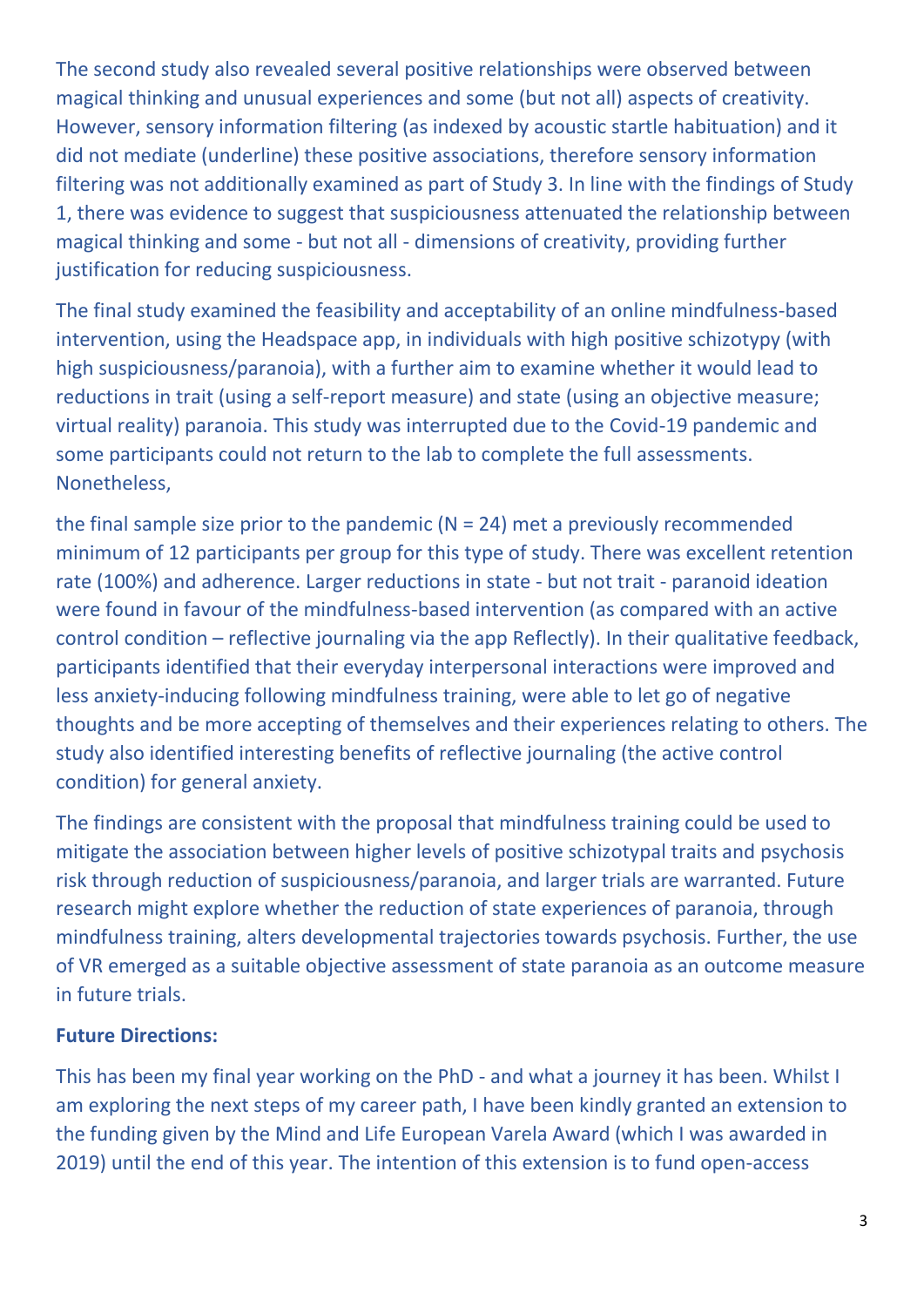publication of the manuscript for Study 3, which is currently being prioritised given its important feasibility and acceptability data which can inform future trials.

With a view to ease suffering and reduce the long-term risks associated with positive schizotypy whilst supporting the advantages associated with these traits (creativity), I hope that this project provides a stepping-stone toward developing low-cost and easily accessible mindfulness-based interventions in order to do so. I also hope that this and future work will aid de-stigmatisation schizophrenia-like experience and support human flourishing.

#### **Progress Report Year 3, 2020**

The data collection for all studies has been completed, and I am now in the analysis and writing-up stage of my PhD project. I am very grateful for the participants who kindly volunteered their time to help with the research.

I outline below a brief outline of the progress to date for each study:

**Study 1:** Investigating the link between aspects of positive schizotypy, dispositional mindfulness and subjective experience of creativity.

**Progress:** A manuscript reporting the results of the study has been submitted to the Schizophrenia Research journal (Impact Factor: 4.5) and is currently under review. Overall, the results add impetus for using mindfulness-based interventions for the reduction of suspiciousness/paranoia as a risk-factor for psychosis, whilst supporting otherwise favourable associations of other aspects of positive schizotypy (namely magical thinking and unusual experiences) with creativity. The results of this study were presented at the October 2019 Mind and Life Contemplative Science Symposium (Germany).

**Study 2:** Investigating the interrelationship between high positive schizotypy, creativity and sensory information filtering.

**Progress:** The target sample size of 80 for this study was exceeded, with a total sample of 101 participants - the largest sample to date for a study of this nature. Data analysis for this study is near completion, and the results will help further our understanding of the relationship between aspects of positive schizotypy and creativity, and the information processing mechanisms that might underlie this relationship.

**Study 3:** Using a Mindfulness-Based Intervention to reduce suspiciousness/paranoia in individuals with high positive schizotypy whilst preserving the conditions supporting creativity.

Due to the Covid-19 pandemic, the decision was reached to end the recruitment short of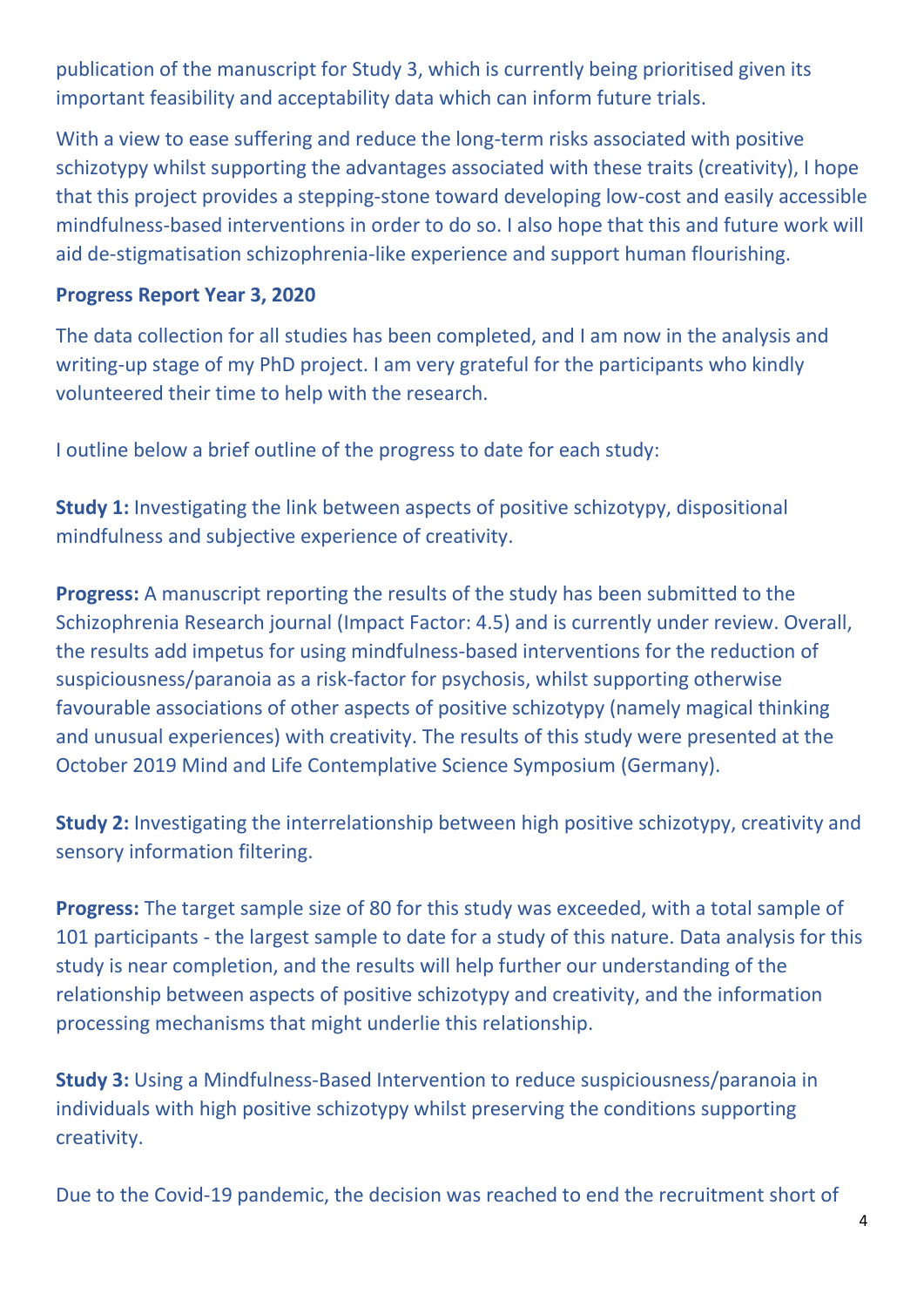the initial target sample of 40 completers. This decision was taken for two reasons: i) due to the social distancing rules, we could not continue with the lab-based testing for the startle habituation and VR aspects of the study; ii) it was deemed that the sub-samples might be not comparable for the participants undergoing mindfulness-based intervention using the Headspace app before and after the pandemic due to the extraordinary circumstances that pandemic has introduced. Nevertheless, the final sample size of 33 was achieved with an excellent retention rate for an online intervention study, with only one participant having dropped out of the active control group. Of the participants who completed the study, the final 8 were unable to return to the laboratory for the post- intervention assessments (virtual reality and sensory information filtering) due to the pandemic. These participants completed all the online assessments. We are mindful that the post-intervention responses for these participants might reflect the impact of Covid-19 - particularly in relation to anxiety, worry and stress, and this will be taken into consideration during data analysis..

## **Future directions:**

The analysis and write-up of the PhD thesis is now ongoing with the aim to submit by the end of January 2021, and I am aiming to publish the results of Studies 2 and/or 3. I will be presenting results of Studies 1 and 2 at this years' international Mind and Life European Summer Research Institute conference (August, 2020).

As always, we would like to express our gratitude to MHRUK and the Fieldrose Charitable Trust for making this research project possible, and for the support from the European Mind and Life Institute.

## **Progress Report Year 2, 2019**

Some exciting progress has been made over the past year. It is an ongoing pleasure to carry out this research, working closely with my supervisor team and with the volunteers who kindly come forward to take part.

**Study 1:** Investigating the link between positive schizotypy, dispositional mindfulness and subjective experience of creativity

**Aim:** To investigate the interrelationship between positive schizotypal traits, dispositional (trait) mindfulness and the phenomenological experience of the creative process. **Progress:** The target sample size (N = 300) for this study has been exceeded, with 342 participants having completed the key online assessments for this study. I am currently in the process of analysing the data and preparing the paper for submission to the Schizophrenia Research Journal.

**Study 2:** Investigating the interrelationship between high positive schizotypy, creativity and sensory information filtering.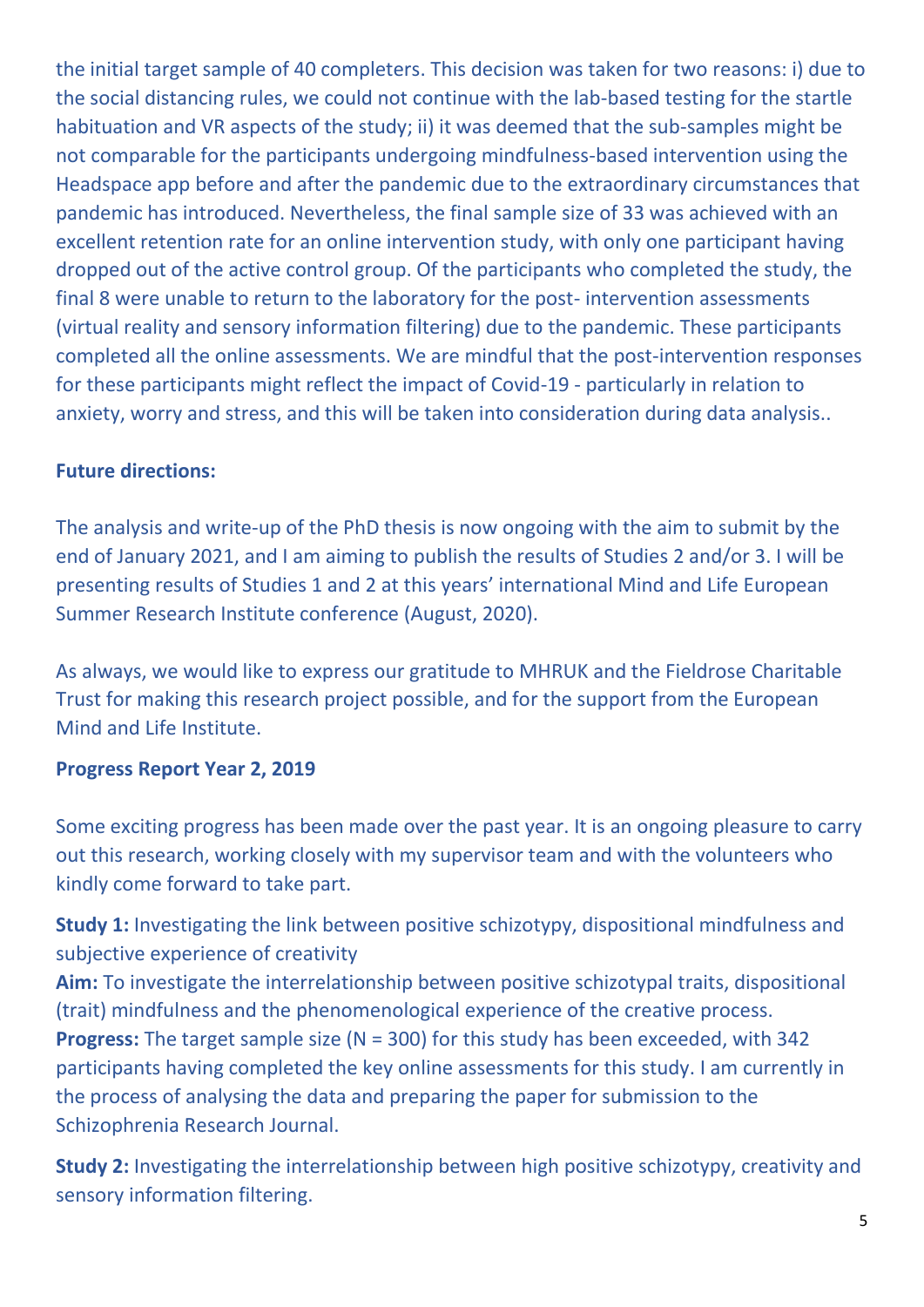**Aim:** To empirically test the link between decreased information filtering and creativity in high positive schizotypy.

**Progress:** Recruitment for this study is progressing well, with only seven participants left to recruit to hit the target sample size. I will soon be able to start analysing the data for writeup. The combination of studies 1 and 2 will explore the link between positive schizotypy and the beneficial trait of heightened creativity, using a variety of methodologies to help understand the underlying mechanisms of this relationship.

**Study 3:** Using a mindfulness-based intervention (MBI) to reduce suspiciousness and paranoia in individuals high in positive schizotypy

**Aim:** To evaluate the potential of mindfulness training to reduce the aspects of high positive schizotypy known to be risk factors for psychosis and schizophrenia, namely suspiciousness/paranoia, whilst preserving the conditions promoting creativity (reduced information filtering).

**Progress:** The protocol for the third study has been finalised, received full ethical approval and is now well underway. The intervention design was considered carefully between myself and my supervisors to minimise burden on participants and make the intervention as accessible as possible. This has been reflected in the adherence rates we have seen so far, with no current dropouts for the full 40-day intervention. The general feedback and engagement thus far are promising, with participants have been completing between 80- 100% of the daily meditations. The participants have been expressing keenness to continue practicing mindfulness even beyond taking part in the study, which has been great to hear. A further addition we made to this study is to consider the role of associated factors of suspiciousness/paranoia such as anxiety, worry and low self-compassion to gain a better understanding of the underlying mechanisms through which mindfulness may reduce suspiciousness/paranoia. Recruitment for this study will be ongoing for the coming months.

#### **Changes to the supervisory team:**

We have had the pleasure to welcome Dr Lucia Valmaggia to the research team as the firstjoined supervisor, who's expertise lies in paranoia, virtual reality and psychosis.

#### **Other achievements:**

I was awarded the 2019 European Francisco J. Varela Research Award (European Mind and Life Institute) to the amount of £10,835.29 to support research costs for this project. The vision and purpose of the Varela Awards closely match those of the project – "to provide greater insight into contemplative practice and their application for reducing human suffering and promoting flourishing". This award is contributing towards the research progress to a great extent, and we are very grateful to have this support alongside MHRUK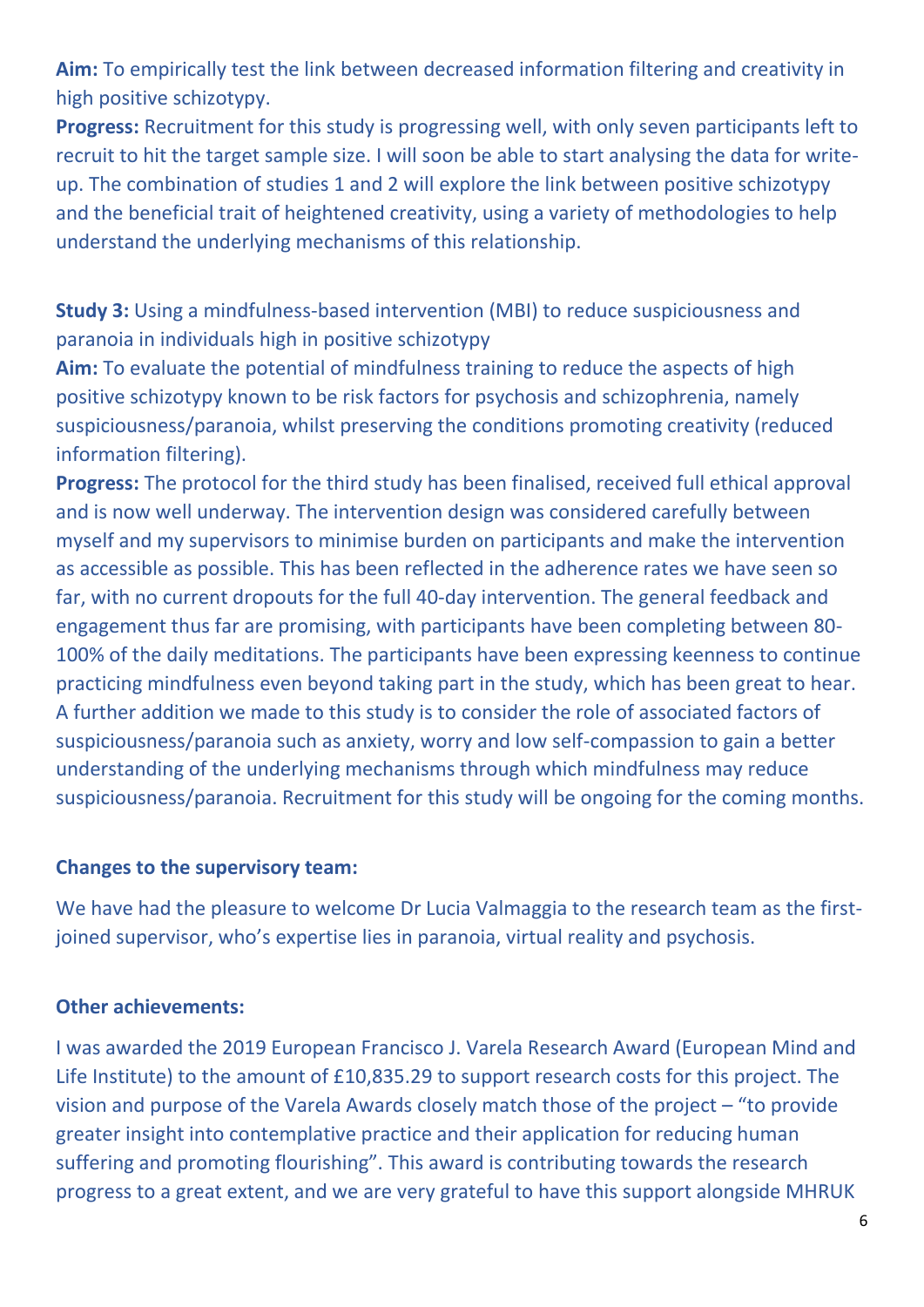and the Fieldrose Charitable trust to help make this research successful.

## **Dissemination activities:**

I presented the interim results for Study 1 at the Mind and Life European Summer Research Institute in August 2018 and the British Society for the Psychology of Individual Differences Conference at Brunel University in April 2019.I have registered to present the full results for this at the Contemplative Science Symposium to be held in October 2019 , at Fürstenfeldbruck, Germany [\(https://europeansymposium.org/frontend/index.php\)](https://europeansymposium.org/frontend/index.php).

## **Progress Report Year 1, 2018**

We are very grateful to MHRUK and the Fieldrose Charitable Trust for making this research possible.

This project aims to apply a Mindfulness-Based Intervention (MBI) in individuals with high positive schizotypy to reduce suspiciousness and paranoia – an aspect of positive schizotypy thought to be most strongly related to risk of psychosis - whilst maintaining attenuated sensory information filtering thought to support heightened creativity in these individuals.

A lot of progress has been made during this first year of the PhD. The project was firstly reviewed by service users through King's Biomedical Research Centre Service User Advisory Group. Very positive feedback was received on the project's aims & objectives, design and recruitment materials and strategy. The project outline was then further reviewed by service users through the King's Feasibility and Acceptability Support Team for Researchers (FAST-R), who seek to ensure research is respectful and relevant to the priorities of individuals with mental health problems. The positive feedback from this service is reflected in the final protocol and participant materials, and all three studies have gained Ethical approval.

The first 2 studies are currently well underway. The first study investigates the link between positive schizotypy, dispositional mindfulness and subjective experience of creativity. One hundred and seventeen participants have been recruited for this study so far, having been assessed on the key variables through an online survey. Preliminary results are promising and encouraging for the upcoming studies. I presented these preliminary results at the Mind Wandering and Mindfulness Conference at Northumbria University in June 2018.

The second study investigates the interrelationship between high positive schizotypy, creativity and sensory information filtering. Lab-based creativity measures and the paradigm designed to assess sensory information filtering have been piloted. I am now recruiting a sub-sample of participants who completed the online survey from Study 1.